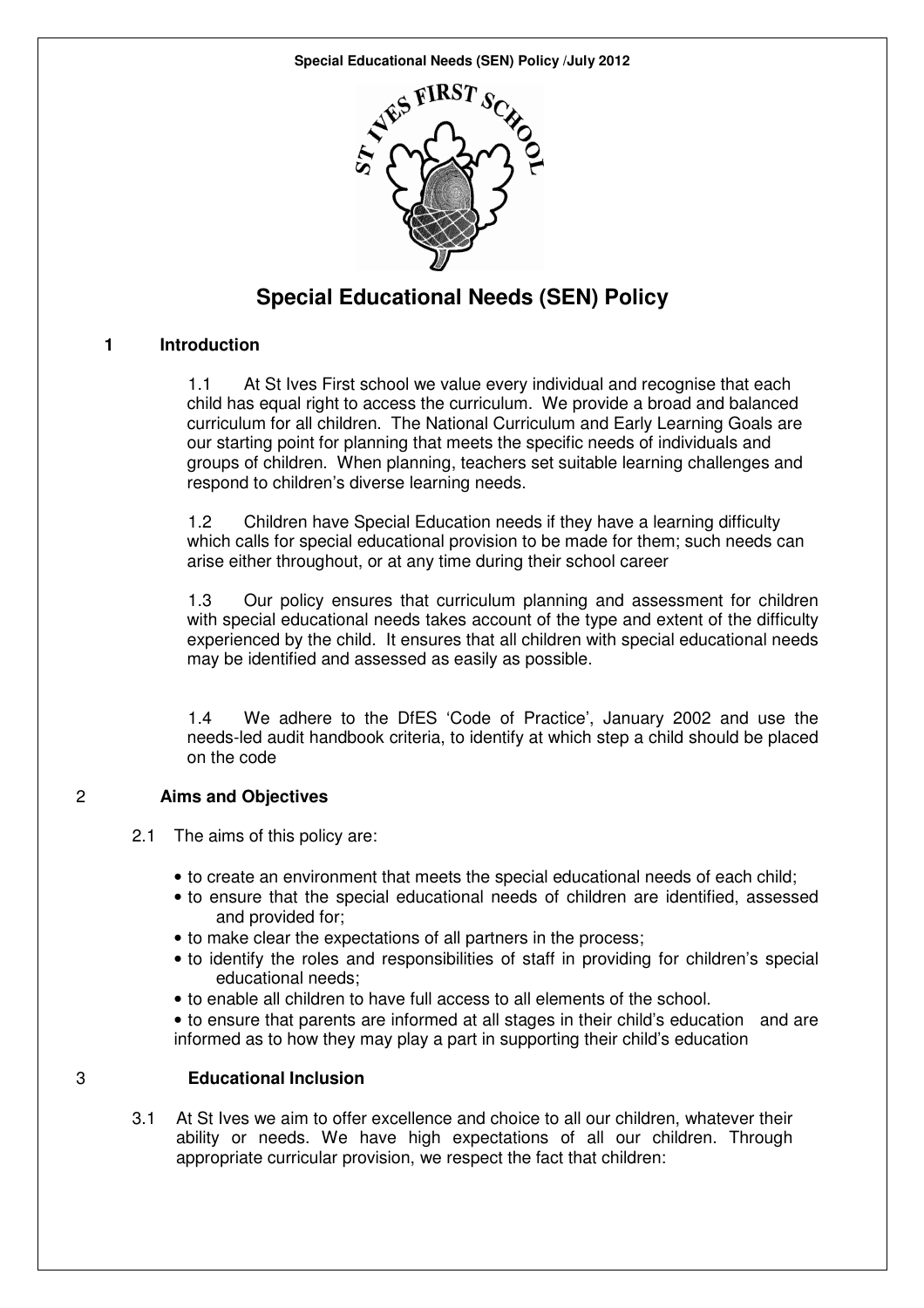- have different educational and behavioural needs and aspirations;
- require different strategies for learning;
- acquire, assimilate and communicate information at different rates;
- need a range of different teaching approaches and experiences.
- 3.2 Teachers respond to children's needs by:
	- providing support for children who need help with communication, language and literacy;
	- planning to develop children's understanding through the use of all available senses and experiences;
	- planning for children's full participation in learning, and in physical and practical activities;
	- helping children to manage their behaviour and to take part in learning effectively and safely;
	- helping individuals to manage their emotions, particularly trauma or stress, and to take part in learning.

### **4 The role of the Special Educational Needs Co-ordinator is to:**

- manage the day-to-day operation of the policy;
- co-ordinate the provision for and manage the responses to children's special needs with the class teacher:
- support and advises colleagues;
- maintain the school's SEN register;
- contribute to and manage the records of all children with special educational needs with the class teacher;
- act as the link with parents;
- maintain resources and a range of teaching materials to enable appropriate provision to be made;
- liaise with external agencies and other support agencies;
- monitor and evaluate the special educational needs provision and report to the governing body;
- carry-out annual SEN audit as required by CSA.

### **5 The role of the class teacher is to:**

- Identify pupils with special educational needs and develop provision for those pupils, including relevant IEP's (Individual Education Plans) and Provision Maps.
- liaise with the SENCo and review individual pupil's progress;
- liaise with the CSA's support and educational departments; including external agencies,
- raise SEN for discussion at staff meetings as necessary to monitor the needs and provisions across all year groups;
- liaise with the parents of children with special educational needs;
- manage the class teaching assistants to support the needs of children with SEN.

### **6 The role of the governing body**

- 1. The governing body has due regard to the Code of Practice when carrying out duties towards pupils with SEN.
- 2. The governing body;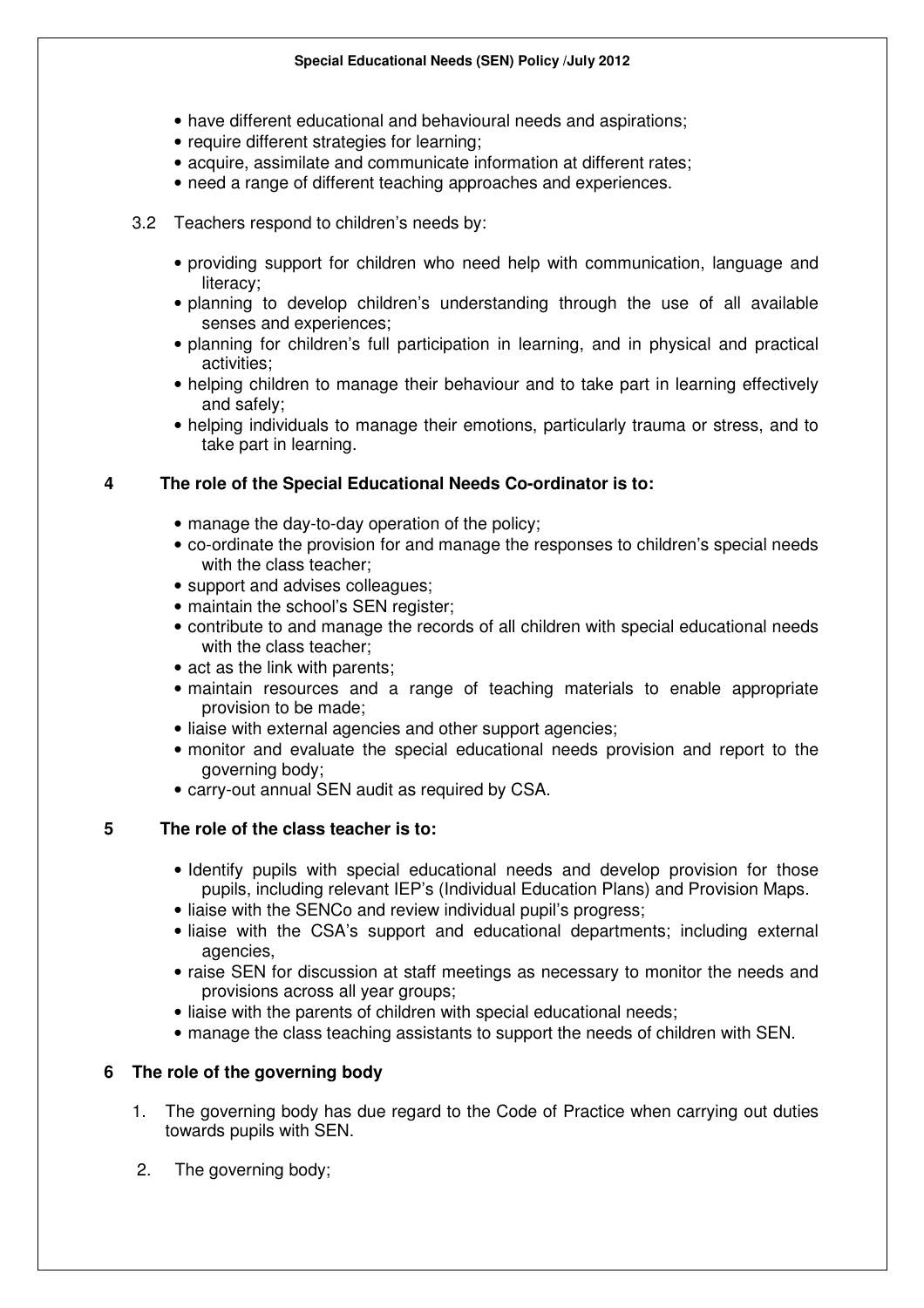- secures the necessary provision for any pupil identified as having special educational needs.
- through the headteacher, ensures that all teachers are aware of the importance of providing for these children.
- consults the CSA and other schools, when appropriate,
- reports annually to parents on the success of the school's policy for children with special educational needs.
- 2.1 The governing body has a named governor to have specific oversight of the school's provision for pupils with SEN. This governor ensures that governors are aware of the school's SEN provision, including the deployment of funding, equipment and personnel.
- 2.2 The **'responsible person'** in the school for SEN is the headteacher. The headteacher ensures that all those who teach a pupil with a statement of special educational needs are to be aware of the statement.

#### **7 The role of the parents**

- 7.1 The involvement of parents is essential. Effective assessment and provision will exist when there is the greatest possible degree of partnership between parents, children and the school. Parents will be informed of staff concern and any action to be taken in support of their child at the earliest opportunity.
- 7.2 The school has high expectations on parents to support the needs of their children at home and will enter into good home/school dialogue to support parents as they support their children's needs. See 'Partnership with parents'

#### **8 Assessment**

If a child has an identified special educational need when they start school, the headteacher, SENCo and the child's class teacher will:

- use information arising from the child's previous education experience to provide the starting points for the curricular development of the child;
- identify and focus attention on the child's skills and highlight areas for early action to support the child within the class;
- use available curriculum assessment processes to allow the child to show what they know, understand and can do, as well as to identify any learning difficulties;
- ensure that ongoing observation and assessment provide regular feedback to teachers and parents about the child's achievements and experiences and that the outcome of such assessment form the basis for planning the next steps of the child's learning through the IEP/Provision map.
- involve the parents in developing and implementing a joint learning approach at home and in school;
- provide the opportunity for all those involved in the child's education at school to discuss provision and progress.

The school uses the following model in line with the Code of Practice, to respond to children's special educational needs:

• School Action: At this stage, it is expected that all children will be monitored, their progress tracked and significantly differentiated learning opportunities will be provided. 'Where a child is identified with SEN, the class teacher should provide interventions that are additional to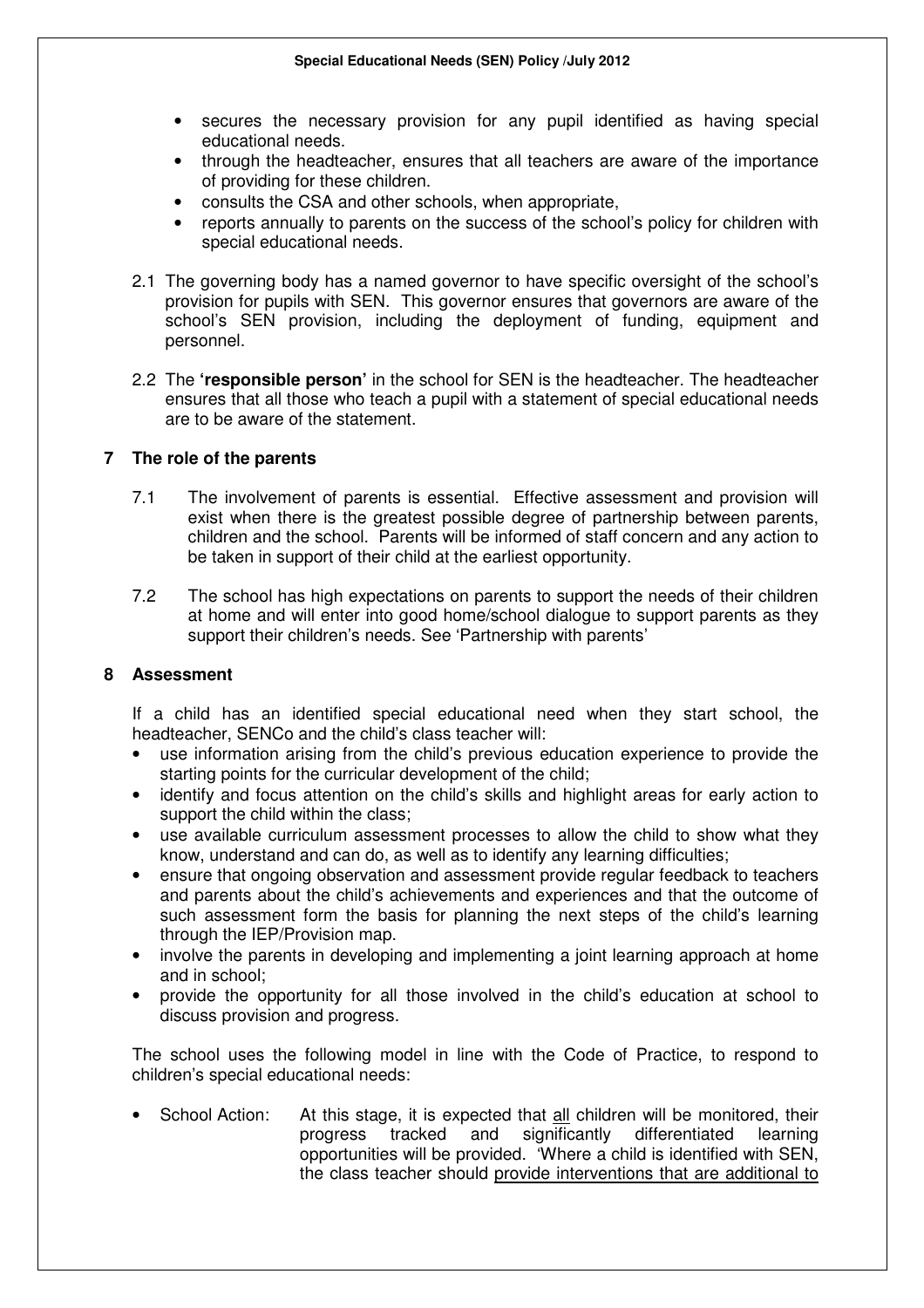or different from those provided as part of the school's usual differentiated curriculum and strategies'. (SENCOP 5:41)

School Action

Plus: The trigger for this stage could be that, despite receiving an IEP/Provision map and/or concentrated support under school action, the child continues to make limited progress and has ongoing difficulties which are not being met adequately. This stage includes external agency support and additional funding from the LA.

Statement of SEN: Children with specific high order SEN may need to be allocated a Statement of Educational Needs. In such cases the LA will be involved alongside other professionals and outside agencies such as the Education Psychologist and SENSS in identifying children's specific and particular needs. A Statement of educational provision will then be reviewed on an annual basis with contributions from all parties involved in recommending future action.

#### **9 Access to the curriculum**

- 9.1 All children have entitlement to a broad and balanced curriculum, which is differentiated to enable children to:
	- understand the relevance and purpose of learning activities;
	- experience levels of understanding and rates of progress that bring feelings of success and achievement.
- 9.2 Teachers use a range of strategies to meet children's special educational needs. Lessons have clear learning objectives; we differentiate work appropriately and we use assessment to inform the next stage of learning.
- 9.3 Individual Education Plans (IEP's), which employ a small-steps approach, feature significantly in the provision that we make in school. By breaking down the existing levels of attainment into finely graded steps and targets, we ensure that children experience success. All children on the special educational needs register at School Action Plus or who are statemented have an IEP. Children on School Action are on the School's SEN Provision map.
- 9.3 We support children in a manner that acknowledges their entitlement to share the same learning experiences that their peers enjoy. Wherever possible, we do not withdraw children from the classroom situation. There are times though when, to maximise learning, we ask the children to work in small groups, or in a one-to-one situation outside the classroom.

#### **10 Partnership with parents**

- 10.1 The school prospectus contains an overview of our policy for special educational needs and the arrangements made for these children in our school. The governors' annual report to parents contains an evaluation of the policy in action. A named governor takes a special interest in special needs.
- 10.2 At all stages of the special needs process, the school keeps parents fully informed and involved. We take account of the wishes, feelings and knowledge of parents at all stages. We encourage parents to make an active contribution to their child's education.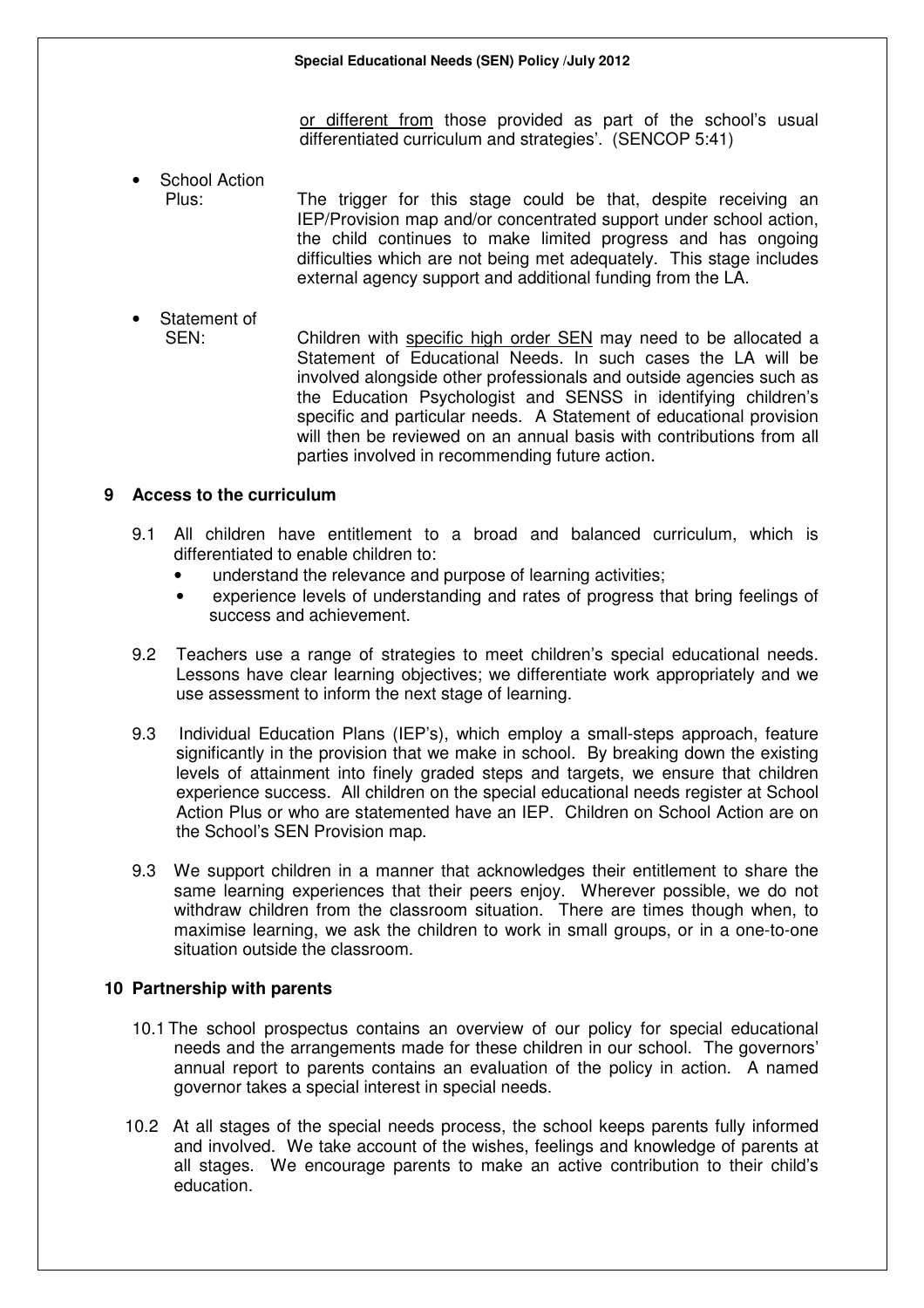10.3 We have regular meetings to share the progress of special needs children with their parents. We inform the parents of any outside intervention and we share the process of decision-making by providing clear information relating to the education of children with special education needs.

#### **11 Monitoring and evaluation**

- 11.1 The SENCo monitors the movement of children within the SEN system in school. The SENCo provides the staff and governors, with regular summaries of the impact of the policy on the practice of the school.
- 11.2 The SENCo is involved in supporting teachers involved in drawing up Individual Educational Plans for children. The SENCo and the named governor with responsibility for special needs also hold termly meetings.
- 11.3 The Governing Body reviews this policy annually and considers any amendments in light of the annual review findings. The SENCo reports the outcome of the review to the full governing body.

We have reviewed this policy in line with the single equality seven strands: race/ethnicity, gender, religion/faith/belief, sexual orientation, transgender, age and rural isolation/ Exclusion/deprivation.

Signed (July 2012)

Chair Personnel & Curriculum Committee

Review July 2014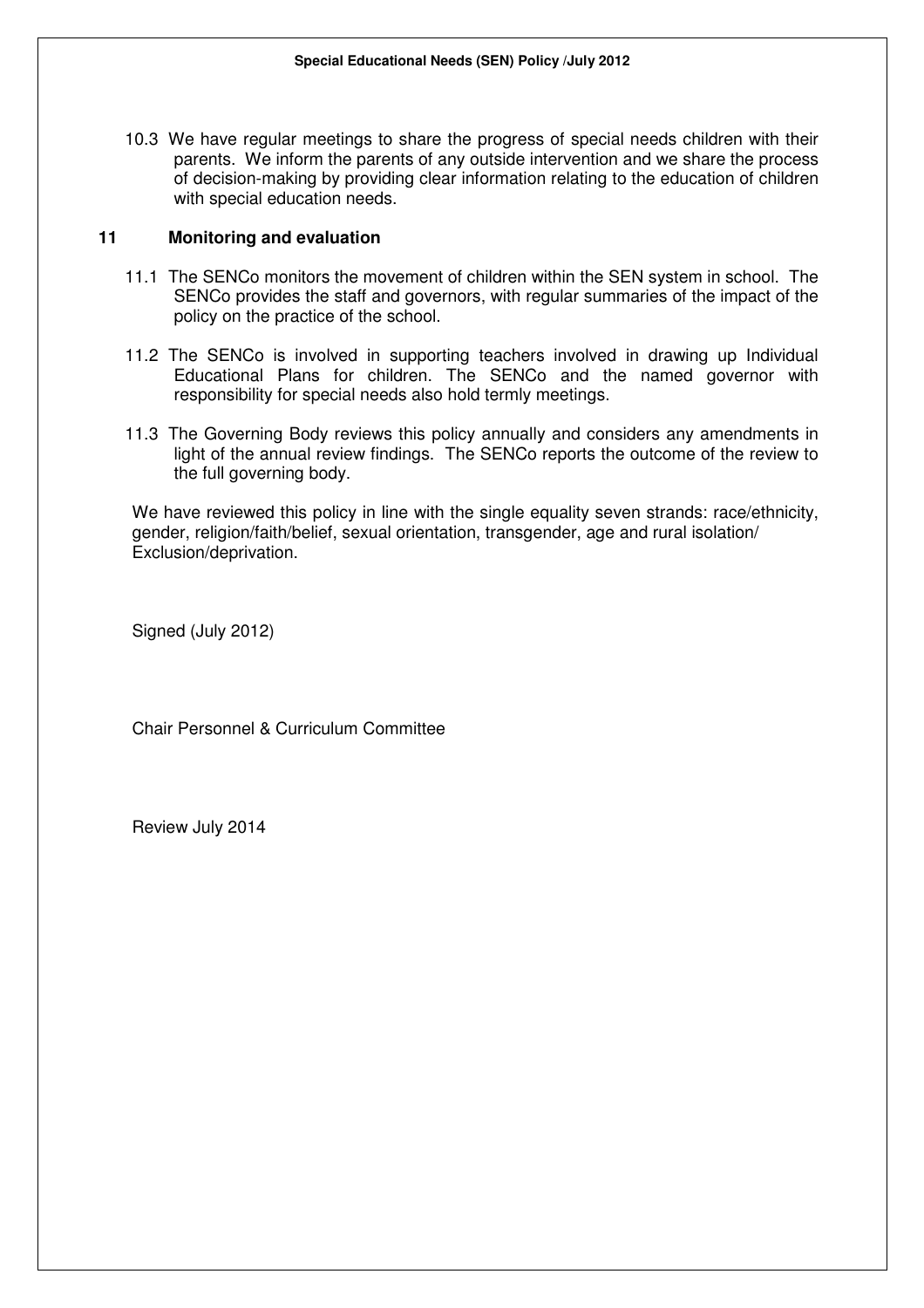## **Annex A**

# **ST IVES FIRST SCHOOL**

# **SPECIAL EDUCATION NEEDS INITIAL ACTION PLA N**

| Target                        | Strategy            | Outcome             | Timeframe            | Achievement       |
|-------------------------------|---------------------|---------------------|----------------------|-------------------|
| Early                         | Initial assessment  | An idea of the size | Reception to         | Initial target    |
| identification of             | by Reception        | and complexity of   | monitor before       | completed         |
| pupils with                   | teacher/staff of    | task                | identifying          |                   |
| learning                      | new children.       |                     | First term of each   |                   |
| difficulties                  |                     |                     | academic year.       |                   |
|                               |                     |                     | SEN review:          |                   |
|                               |                     |                     | Oct/Apr              |                   |
| Interview involved            | Gather information  | Additional          | In first term of     | All parents $&$   |
| parents                       | by                  | relevant            | each year at parent  | pupils consulted  |
|                               | involvement of      | information.        | consultation         |                   |
|                               | parents & pupil     |                     |                      |                   |
|                               |                     |                     |                      |                   |
| Refer to any                  | Expand knowledge    | Clearer idea of     | First term, but a    | All appropriate   |
| previous                      | of individual cases | requirement for     | continuing process   | info. gathered    |
| school/Pre-school             |                     | each pupil          | where appropriate    |                   |
| notes/outside                 |                     |                     |                      |                   |
| authority                     |                     |                     |                      |                   |
| Devise a suitable             | Class teacher/TA,   | Plan addresses      | By end of first      | Initial plan in   |
| action plan:                  | SENCo & external    | pupil's needs       | term                 | place by end of   |
| School Action,                | authorities as      |                     | Twice yearly         | first term        |
| School Action                 | required            |                     | Oct/Apr              |                   |
| Plus,<br>I.E.P. as            |                     |                     |                      |                   |
|                               |                     |                     |                      |                   |
| appropriate<br>TAs to provide | Courses and some    | Raised standards    | Sept 08 ongoing      | Resources/support |
| small group                   | resources as        | with SEN groups     |                      | in place          |
| support                       | required            |                     |                      |                   |
| SENCo to audit                | Questionnaire       | Raised awareness    | Spring 08            | Feedback into     |
| parental views                |                     | and knowledge of    |                      | action plan to    |
|                               |                     | SEN issues and      |                      | improve provision |
|                               |                     | concerns            |                      |                   |
|                               |                     |                     |                      |                   |
| <b>FOLLOW-UP</b>              |                     |                     |                      |                   |
| <b>ACTION</b>                 |                     |                     |                      |                   |
|                               |                     |                     |                      |                   |
| Continuous                    | Class teacher/TA    | Record of changes   | Runs continuously    | Up-to-date info.  |
| monitoring of plan            | & SENCo, include    | in learning ability | while pupil is at St |                   |
|                               | named governor      |                     | Ives                 |                   |
|                               |                     |                     |                      |                   |
| SENCo consults                | Review plan,        | Make changes as     | Runs continuously    | Agreement on any  |
| staff, parents,               | including provision | required, consider  |                      | changes required  |
| outside authorities           | of resources/staff  | budget              |                      |                   |
| as appropriate                |                     | implications        |                      |                   |
|                               |                     |                     |                      |                   |